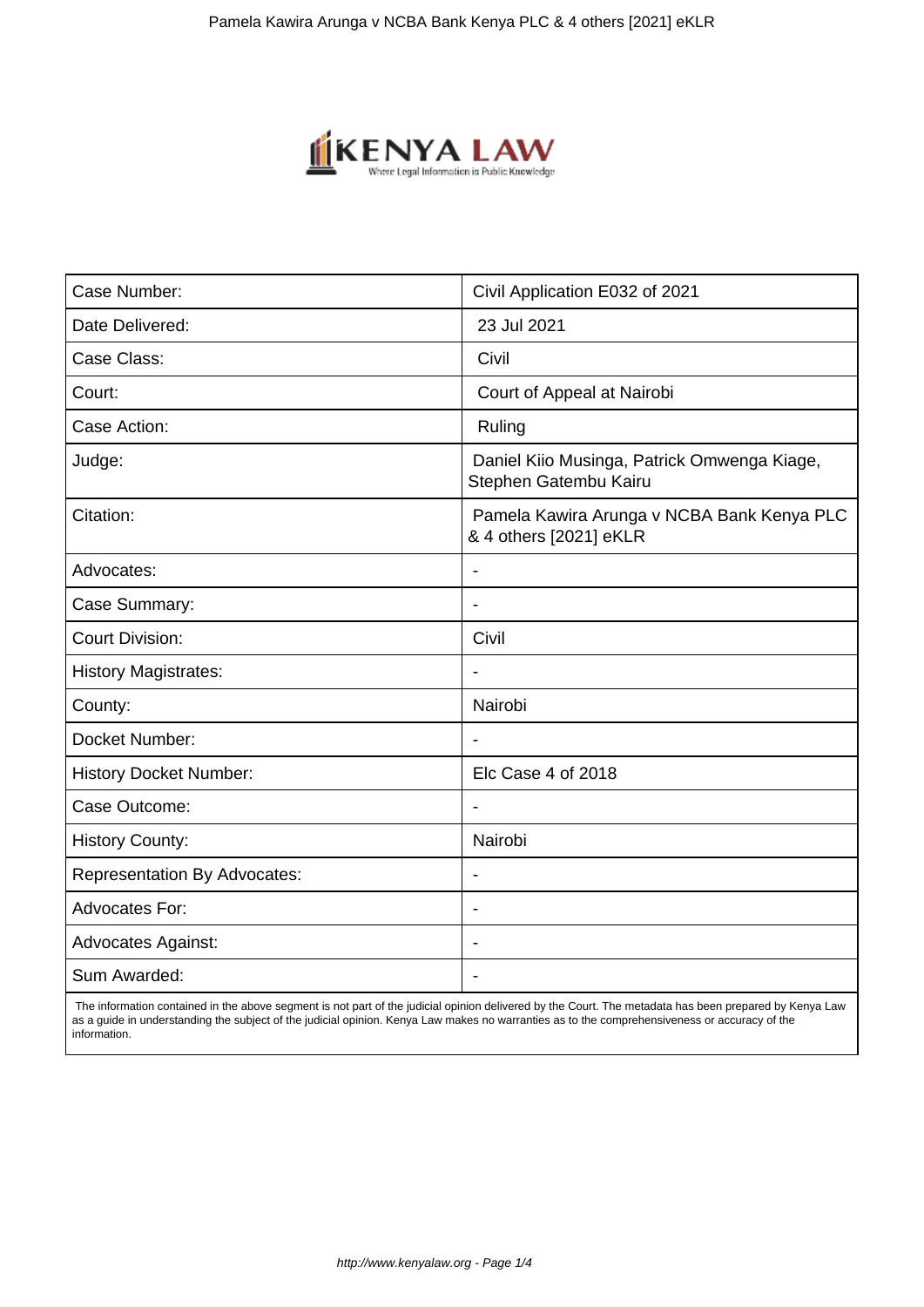#### **IN THE COURT OF APPEAL**

# **AT NAIROBI**

# **(CORAM: MUSINGA, KIAGE & GATEMBU, JJ.A.)**

#### **CIVIL APPLICATION NO. E032 OF 2021**

### **BETWEEN**

**PAMELA KAWIRA ARUNGA...................................................................APPLICANT**

### **AND**

**NCBA BANK KENYA PLC.............................................................1ST RESPONDENT**

**ATHINYA MUTHURI HARON.................................................2ND RESPONDENT**

**LYDIA WAWERU T/A**

**PURPLE ROYAL AUCTIONEERS.......................................3RD RESPONDENT**

**THE DISTRICT LAND REGISTRAR KIAMBU.......4TH RESPONDENT**

**MICHAEL ANGAYA ARUNGA...................................................5th RESPONDENT**

*(An application for stay of the decision and orders of Environment and Land Court at Nairobi (Okongo, J.) given on 21st January 2021, pending the hearing and determination of an intended appeal against the Ruling and Orders of the Environment and Land Court at Nairobi in ELC Case No. 4 of 2018)*

*\*\*\*\*\*\*\*\*\*\*\*\*\*\*\*\*\*\*\*\*\**

# **RULING OF THE COURT**

1. In her un-dated application presented mainly under Rule 5(2)(b) of the Court of Appeal Rules, Pamela Kawira Arunga, the applicant, has sought an order of stay of execution of the ruling of the Environment and Land Court (ELC) (*Okongo, J.*) delivered on 21<sup>st</sup> January 2021 ordering the removal of a restriction the applicant had placed on a property known as Title Number Kiambaa/Kihara/2861(the property).

2. The facts in brief, as they emerge from her supporting affidavit as well as a replying affidavit sworn by Jackson Nyaga, legal counsel for the 1<sup>st</sup> respondent, NCBA Bank Kenya PLC (the Bank), are that the applicant and Michael Angaya Arunga, the  $5<sup>th</sup>$ respondent, charged the property to the Bank to secure banking facilities. It would appear there was default in repayment of those facilities whereupon the Bank commenced the process of exercising its statutory power of sale. Attempts by the applicant and the 5<sup>th</sup>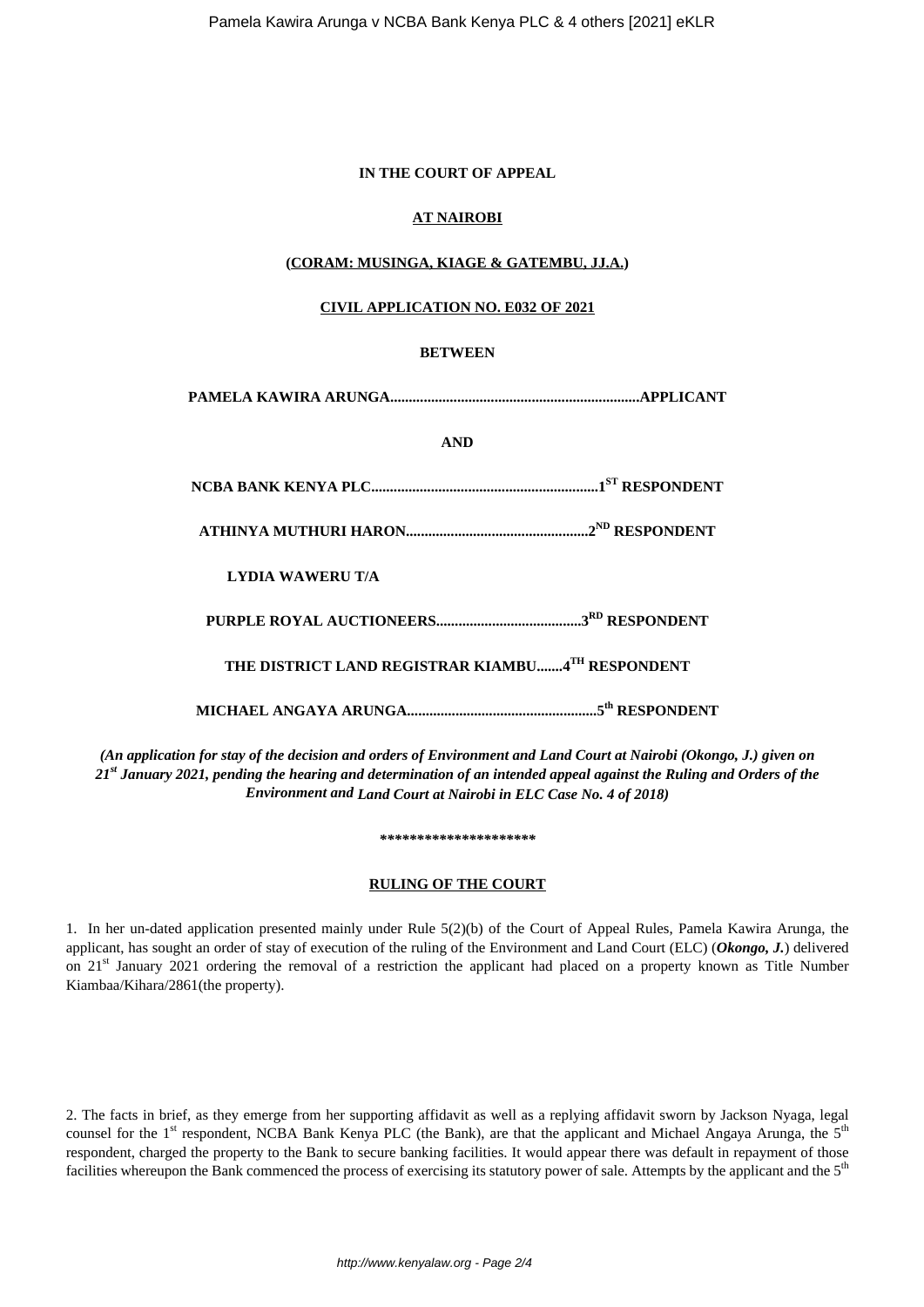respondent to obtain restraining orders to prevent sale of the property in their suit against the Bank in ELC No. 4 of 2018 failed when the court dismissed their application for injunction in a ruling delivered on  $24^{\text{th}}$  January 2019. Thereafter the Bank sold the property in a public auction to the  $2<sup>nd</sup>$  respondent although the applicant asserts that no auction was in fact held, maintaining that the sale was by private treaty at gross under value.

3. Undeterred, the applicant filed before the High Court Petition No. 88 of 2020 against the present respondents, including the 5<sup>th</sup> respondent contending that her constitutional rights had been violated. That petition was transferred to ELC and became ELC petition No. 17 of 2020 on the basis of which the applicant registered a restriction against the title to prevent dealings with the property.

4. Hindered by the restriction from completing the transfer in favour of the  $2<sup>nd</sup>$  respondent in exercise of its power of sale, the Bank applied, in ELC No. 4 of 2018 for the removal of the restriction and in his ruling the subject of the intended appeal delivered on 21<sup>st</sup> January 2021 *Okongo J*. stated that in procuring the Land Registrar to register the restriction, the applicant and the 5<sup>th</sup> respondent abused the Registrar's powers and obtained from the Registrar what they failed to obtain from the court with the aim of preventing the Bank from transferring the property to the  $2<sup>nd</sup>$  respondent.

5. The Judge concluded that after failing in their application for injunction to restrain the Bank from exercising its power of sale, their recourse was to challenge the decision on appeal as opposed to moving to *"any other adjudicatory body or authority for similar orders."* The Judge concluded that the restriction placed on the property was baseless, illegal, null and void and ordered its removal.

6. It is on that basis that the applicant filed a notice of appeal on  $28<sup>th</sup>$  January 2021 on which the present application is hinged. To succeed in her application, the applicant should demonstrate that the intended appeal is arguable and that should the Court decline to stay the impugned ruling, and the appeal succeeds, it will be rendered nugatory. See for instance *Co-operative Bank of Kenya Limited vs. Banking Insurance & Finance Union (Kenya) [2015] eKLR*. Against those principles, we have considered the application and the affidavits as well as the submissions by the applicant and those of Ms. Wainaina Ireri Advocates LLP for the Bank.

7. Sympathetic as we are to the plight of the applicant who says she is in occupation of the property with her family, we entertain doubts that the intended appeal is arguable. It is not contested that the property was charged to the Bank; and that attempts to restrain it from exercising its power of sale failed when the applicant's application for injunction was declined.

We do not see that it was then open to the applicant to have a restriction placed on the property. We are not persuaded that the intended appeal is arguable.

8. Moreover, we are also not satisfied that the intended appeal will be rendered nugatory if we decline the orders sought and the appeal eventually succeeds, considering that the property was sold and transferred with the result that the equity of redemption is extinguished. Furthermore, if it is ultimately established, as the applicant asserts, that the sale of the property was irregular, a remedy would perhaps lie in damages.

9. The result is that the application fails and is hereby dismissed with costs to the  $1<sup>st</sup>$  respondent.